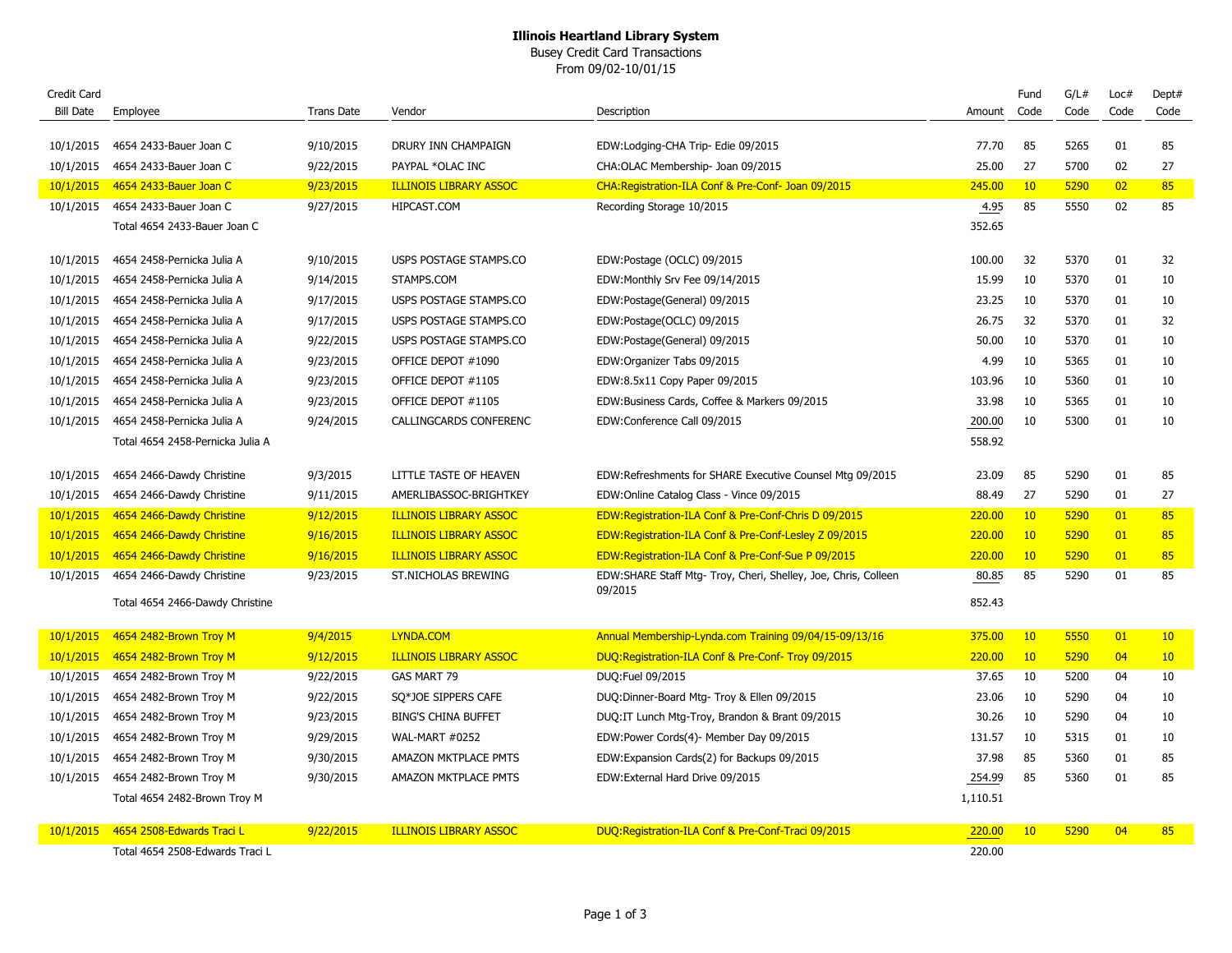## **Illinois Heartland Library System**

Busey Credit Card Transactions From 09/02-10/01/15

| Credit Card      |                                    |                   |                               |                                                                  |        | Fund | G/L# | Loc# | Dept# |
|------------------|------------------------------------|-------------------|-------------------------------|------------------------------------------------------------------|--------|------|------|------|-------|
| <b>Bill Date</b> | Employee                           | <b>Trans Date</b> | Vendor                        | Description                                                      | Amount | Code | Code | Code | Code  |
| 10/1/2015        | 4654 5881-Ralston Michelle M       | 9/12/2015         | <b>ILLINOIS LIBRARY ASSOC</b> | CHA: Registration-ILA Conf & Pre-Conf-Michelle 09/2015           | 220.00 | 10   | 5290 | 02   | 85    |
|                  | Total 4654 5881-Ralston Michelle M |                   |                               |                                                                  | 220.00 |      |      |      |       |
| 10/1/2015        | 4695 2640-Petty Linda              | 9/18/2015         | LOWES #01795                  | EDW:Paint, Paint Roller & Pan for Leslie's Offce 09/2015         | 34.83  | 10   | 5180 | 01   | 10    |
|                  | Total 4695 2640-Petty Linda        |                   |                               |                                                                  | 34.83  |      |      |      |       |
|                  |                                    |                   |                               |                                                                  |        |      |      |      |       |
| 10/1/2015        | 4695 2665-Janvrin Chris            | 9/1/2015          | <b>USPS</b>                   | CHA: Postage 09/2015                                             | 2.84   | 10   | 5370 | 02   | 10    |
| 10/1/2015        | 4695 2665-Janvrin Chris            | 9/1/2015          | <b>USPS</b>                   | CHA: Postage 09/2015                                             | 5.68   | 10   | 5370 | 02   | 10    |
| 10/1/2015        | 4695 2665-Janvrin Chris            | 9/11/2015         | DAIRY QUEEN #40202            | CHA: All Staff Ice Cream Social 09/2015                          | 45.28  | 10   | 5057 | 02   | 10    |
| 10/1/2015        | 4695 2665-Janvrin Chris            | 9/18/2015         | MENARDS CHAMPAIGN             | CHA:Gutter Spout 09/2015                                         | 6.97   | 10   | 5195 | 02   | 10    |
| 10/1/2015        | 4695 2665-Janvrin Chris            | 9/21/2015         | MENARDS CHAMPAIGN             | CHA:Returned Gutter Spout 09/2015                                | (6.97) | 10   | 5195 | 02   | 10    |
| 10/1/2015        | 4695 2665-Janvrin Chris            | 9/21/2015         | <b>USPS</b>                   | CHA:Postage 09/2015                                              | 9.55   | 10   | 5370 | 02   | 10    |
| 10/1/2015        | 4695 2665-Janvrin Chris            | 9/28/2015         | WM SUPERCENTER #1734          | CHA: Wiper Blades(10) for Vans 09/2015                           | 38.80  | 10   | 5210 | 04   | 20    |
| 10/1/2015        | 4695 2665-Janvrin Chris            | 9/30/2015         | <b>RULER #249</b>             | CHA: Food-Driver Mtg 09/2015                                     | 27.54  | 10   | 5290 | 02   | 20    |
| 10/1/2015        | 4695 2665-Janvrin Chris            | 9/30/2015         | <b>RULER #249</b>             | CHA: Plates, Spoons & Napkins 09/2015                            | 7.45   | 10   | 5365 | 02   | 10    |
|                  | Total 4695 2665-Janvrin Chris      |                   |                               |                                                                  | 137.14 |      |      |      |       |
|                  |                                    |                   |                               |                                                                  |        |      |      |      |       |
| 10/1/2015        | 5042 9006-Popit Ellen C            | 9/11/2015         | <b>ILLINOIS LIBRARY ASSOC</b> | DUQ: Registration-ILA Conf & Pre-Conf- Ellen 09/2015             | 220.00 | 10   | 5290 | 04   | 10    |
| 10/1/2015        | 5042 9006-Popit Ellen C            | 9/16/2015         | <b>USPS</b>                   | DUQ:Postage 09/2015                                              | 12.65  | 10   | 5370 | 04   | 10    |
| 10/1/2015        | 5042 9006-Popit Ellen C            | 9/17/2015         | <b>ILLINOIS LIBRARY ASSOC</b> | DUQ:Registration-ILA Conf-Sarah 09/2015                          | 200.00 | 26   | 5290 | 04   | 26    |
| 10/1/2015        | 5042 9006-Popit Ellen C            | 9/22/2015         | <b>ILLINOIS LIBRARY ASSOC</b> | EDW:Registration-ILA Conf & Pre-Conf- Adrienne 09/2015           | 220.00 | 10   | 5290 | 01   | 10    |
|                  | Total 5042 9006-Popit Ellen C      |                   |                               |                                                                  | 652.65 |      |      |      |       |
| 10/1/2015        | 5085 0664-Palmer Susan             | 9/9/2015          | Gallaghers                    | EDW:Lunch Mtg-Morrison-Tabot Trip-Susan & Elaine 09/2015         | 25.13  | 10   | 5290 | 01   | 20    |
| 10/1/2015        | 5085 0664-Palmer Susan             | 9/11/2015         | <b>ILLINOIS LIBRARY ASSOC</b> | EDW:Registration-ILA Conf & Pre-Conf-Susan 09/2015               | 220.00 | 10   | 5290 | 01   | 10    |
| 10/1/2015        | 5085 0664-Palmer Susan             | 9/22/2015         | SQ*JOE SIPPERS CAFE           | EDW:Dinner-Board Mtg-Susan, Leander, Kim & Alayna 09/2015        | 55.14  | 10   | 5290 | 01   | 10    |
| 10/1/2015        | 5085 0664-Palmer Susan             | 9/22/2015         | ULINE *SHIP SUPPLIES          | EDW:Delivery Tubs(6) 09/2015                                     | 126.57 | 10   | 5385 | 01   | 20    |
| 10/1/2015        | 5085 0664-Palmer Susan             | 9/24/2015         | ST. NICHOLAS BREWING          | EDW:Lunch Mtg-DUQ Trip-Bev, Arlanna & Susan 09/2015              | 43.98  | 10   | 5290 | 01   | 20    |
| 10/1/2015        | 5085 0664-Palmer Susan             | 9/28/2015         | <b>OMNILERT LLC</b>           | EDW:RainedOut Text Alert System 09/2015                          | 29.95  | 10   | 5400 | 01   | 10    |
|                  | Total 5085 0664-Palmer Susan       |                   |                               |                                                                  | 500.77 |      |      |      |       |
|                  |                                    |                   |                               |                                                                  |        |      |      |      |       |
| 10/1/2015        | 5089 0611-Jackson Kathy            | 9/1/2015          | DON TEQUILAS MEXICAN          | EDW:Dinner-DUQ Trip-Kathy 09/2015                                | 16.76  | 10   | 5260 | 01   | 10    |
| 10/1/2015        | 5089 0611-Jackson Kathy            | 9/1/2015          | <b>SUPER 8 MOTELS</b>         | EDW:Lodging-DUQ Trip-Kathy 09/2015                               | 199.80 | 10   | 5265 | 01   | 10    |
| 10/1/2015        | 5089 0611-Jackson Kathy            | 9/2/2015          | DUQUOIN FAMILY RESTAUR        | EDW:Breakfast-DUQ Trip-Kathy 09/2015                             | 11.07  | 10   | 5260 | 01   | 10    |
| 10/1/2015        | 5089 0611-Jackson Kathy            | 9/2/2015          | SQ*SIRLOIN HUT                | EDW:Dinner-DUQ Trip-Kathy 09/2015                                | 11.00  | 10   | 5260 | 01   | 10    |
| 10/1/2015        | 5089 0611-Jackson Kathy            | 9/3/2015          | <b>BING'S CHINA BUFFET</b>    | EDW:Lunch-DUQ Trip-Kathy 09/2015                                 | 8.25   | 10   | 5260 | 01   | 10    |
| 10/1/2015        | 5089 0611-Jackson Kathy            | 9/8/2015          | <b>ALONGI'S</b>               | DUQ:Lunch Mtg-IMSA Staff-Sarah, Melissa, Valerie & Kathy 09/2015 | 48.85  | 10   | 5290 | 04   | 10    |
| 10/1/2015        | 5089 0611-Jackson Kathy            | 9/8/2015          | DAIRY QUEEN #41789            | EDW:All Staff Ice Cream Social 09/2015                           | 46.94  | 10   | 5057 | 01   | 10    |
| 10/1/2015        | 5089 0611-Jackson Kathy            | 9/8/2015          | DAIRY QUEEN #41789            | EDW:All Staff Ice Cream Social 09/2015                           | 50.16  | 10   | 5057 | 01   | 10    |